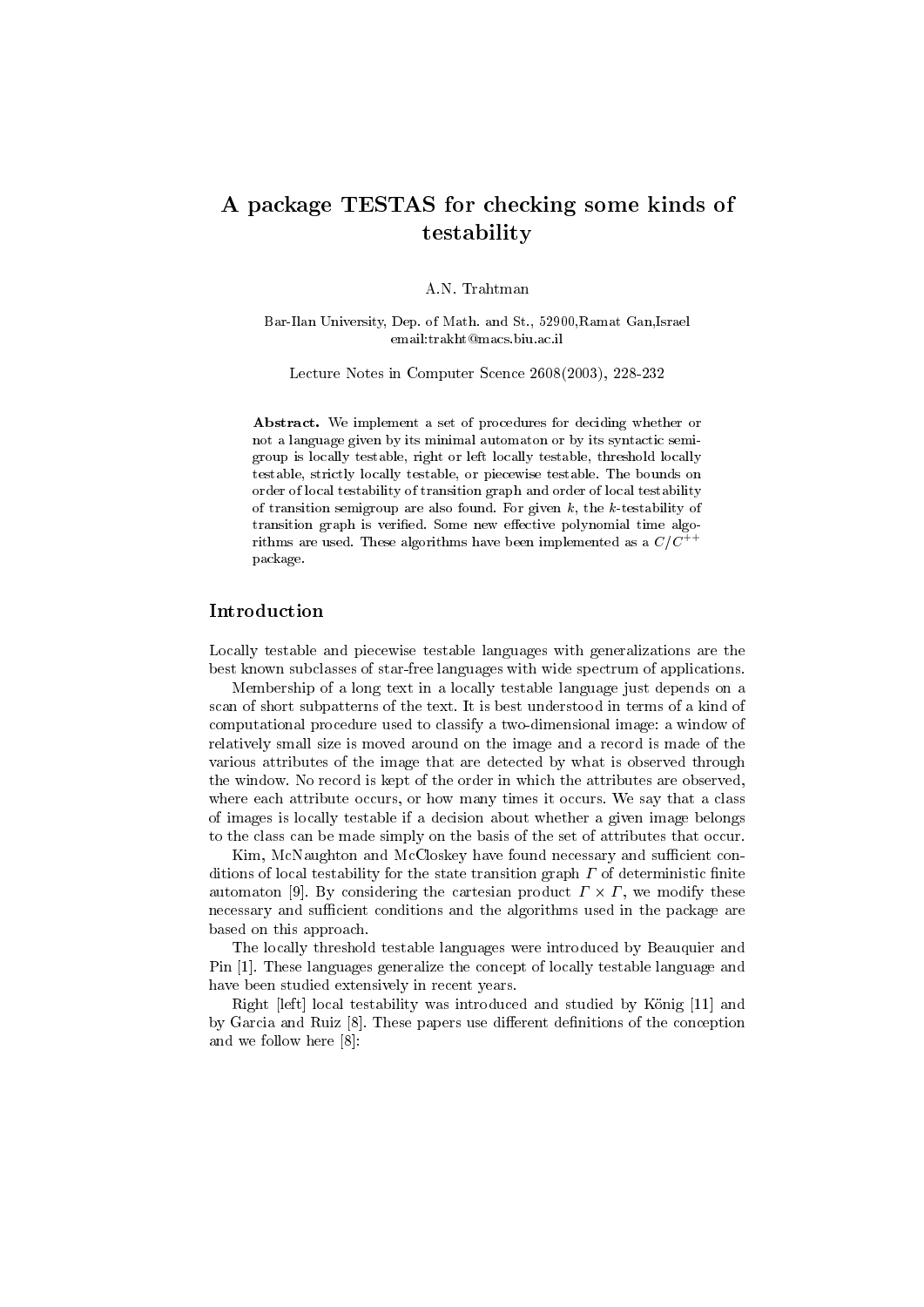A finite semigroup  $S$  is right [left] locally testable iff it is locally idempotent and locally satisfies the identity  $xyx = xy$  [ $xyx = yx$ ].

We introduced polynomial time algorithms for the right [left] local testability problem for transition graph and transition semigroup of the deterministic finite automaton. Polynomial time algorithm veries transition graph of automaton with locally idempotent transition semigroup.

There are several systems for manipulating automata and semigroups. The list of these systems is following [7] and preprint of [3]:

REGPACK [12] AUTOMATE [5] AMoRE [13] Grail [17] The FIRE Engine [27] LANGAGE [3]. APL package [6]. Froidure and Pin package [7]. Sutner package [20]. Whale Calf [16].

Some algorithms concerning distinct kinds of testability of finite automata were implemented by Caron [3], [4]. His programs verify piecewise testable, locally testable, strictly and strongly locally testable languages.

In our package TESTAS (testability of automata and semigroups), the area of implemented algorithms was essentially extended. We consider important and highly complicated case of locally threshold testable languages [25]. The transition semigroups of automata are studied in our package at the first time  $[22]$ . Some algorithms (polynomial and even in some way non-polynomial) check the order of local testability [24]. We implement a new efficient algorithm for piecewise testability improving the time complexity from  $O(n^5)$  [3], [19] to  $O(n^2)$ [25]. We consider algorithms for right local testability  $(O(n^2)$  time and space complexity), for left local testability  $(O(n^3)$  time and space complexity) and the corresponding algorithms for transition semigroups  $(O(n^2)$  time and space complexity). The graphs of automata with locally idempotent transition semigroup are checked too  $(O(n^3)$  time complexity). All algorithms dealing with transition semigroup of automaton have  $O(n^2)$  space complexity.

#### Algorithms used in the package

Let the integer  $a$  denote the size of alphabet and let  $g$  be the number of nodes. By  $n$  let us denote here the size of the semigroup.

The syntactic characterization of locally threshold testable languages was given by Beauquier and Pin  $[1]$ . From their result follow necessary and sufficient conditions of local threshold testability for transition graph of DFA [25] and used in our package a polynomial time algorithm for the local threshold testability problem for transition graph and for transition semigroup of the language.

Let us notice here that the algorithm for transition graph from [25] ([26]) is valid only for complete graph. Of course, the general case can be reduced to the case of complete graph by adding of a sink state. Let us notice also another error from [25] ([26]): in the Theorem 16 (17) in the list of the conditions of local threshold testability, the property that any  $T_{SCC}$  is well defined is missed.

The time complexity of the graph algorithm for local threshold testability is  $O(ag^5)$ . The algorithm is based on consideration of the graphs  $\Gamma^2$  and  $\Gamma^3$  and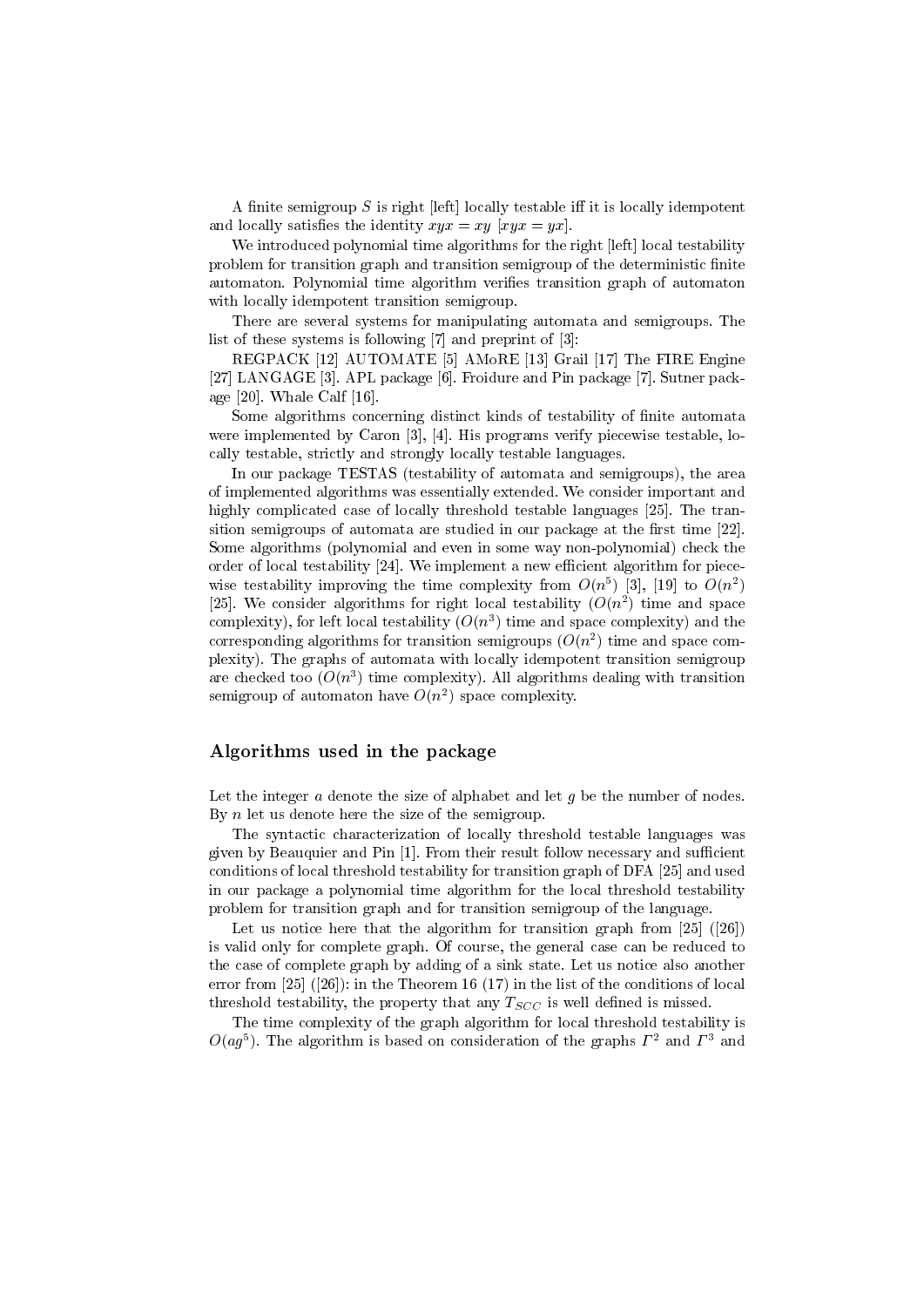therefore has  $O(ag^3)$  space complexity. The time complexity of the semigroup algorithm is  $O(n^3)$ .

Polynomial time algorithms for the local testability problem for semigroups [22] of order  $O(n^2)$  and for graphs [25] of order  $O(ag^2)$  are implemented in the package too. We use in our package a polynomial time algorithm of worst case asymptotic cost  $O(ag^2)$  for finding the bounds on order of local testability for a given transition graph of the automaton [24] and a polynomial time algorithm of worst case asymptotic cost  $O(ag^3)$  for checking the 2-testability [24]. Checking the  $k$ -testability for fixed  $k$  is polynomial but growing with  $k$ . For checking the k-testability [24], we use an algorithm of worst case asymptotic cost  $O(g^3 a^{k-2})$ . The order of the last algorithm is growing with  $k$  and so we have non-polynomial algorithm for finding the order of local testability. The algorithms are based on consideration of the graph  $\Gamma^2$  and have  $O(ag^2)$  space complexity. The 1testability is verified by help of algorithm of cost  $O(a^2g)$ .

The situation in semigroups is more favorable than in graphs. We implement in our package a polynomial time algorithm of worst case asymptotic cost  $O(n^2)$ for finding the order of local testability for a given semigroup  $[22]$ . The class of locally testable semigroups coincides with the class of strictly locally testable semigroups [23], whence the same algorithm of cost  $O(n^2)$  checks strictly locally testable semigroups.

Stern [19] modified necessary and sufficient conditions of piecewise testability of DFA (Simon [18]) and described a polynomial time algorithm to verify piecewise testability.

We use in our package a polynomial time algorithm to verify piecewise testability of deterministic finite automaton of worst case asymptotic cost  $O(ag^2)$ [25]. In comparison, the complexity of Stern's algorithm [19] is  $O(ag^5)$ . Our algorithm uses  $O(ag^2)$  space. We implement also an algorithm to verify piecewise testability of a finite semigroup of cost  $O(n^2)$ 

# Description of the package TESTAS

The package includes programs that analyze:

1) an automaton of the language presented as oriented labeled graph;

2) an automaton of the language presented by its syntactic semigroup, and find

3) the direct product of two semigroups or of two graphs,

4) the syntactic semigroup of an automaton presented by its transition graph. First two programs are written in  $C/C^{++}$  and can by used in WINDOWS environment. The input file may be ordinary txt file. We open source file with transition graph or transition semigroup of the automaton in the standard way and then check different properties of automaton from menu bar. Both graph and semigroup are presented on display by help of rectangular table.

First two numbers in input graph file are the size of alphabet and the number of nodes. Transition graph of the automaton is presented by the matrix:

nodes X labels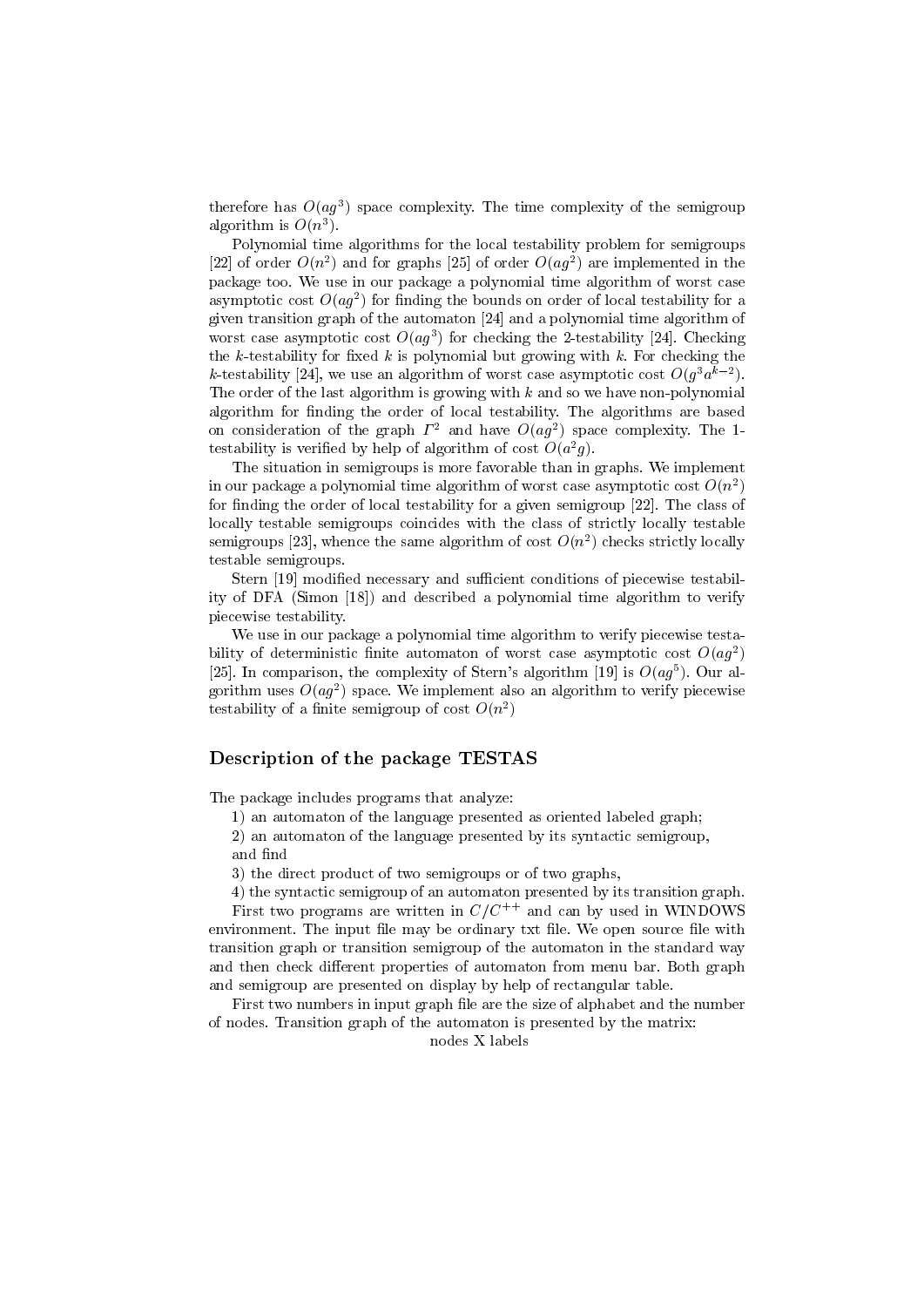where the nodes are presented by integers from 0 to n-1. i-th row of the matrix is a list of successors of i-th node according the label in column. The (i,j) cell contains number of the node from the end of the edge with label from the j-th column and beginning in i-th node. There exists opportunity to define the number of nodes, size of alphabet of edge labels and to change values in the matrix.

The input of semigroup algorithms is Cayley graph of the semigroup presented by the matrix:

# elements X generators

where the elements of the semigroup are presented by integers from 0 to  $n-1$ with semigroup generators in the beginning. i-th row of the matrix is a list of products of i-th element on all generators.

Set of generators is not necessarily minimal, therefore the multiplication table of the semigroup (Cayley table) is acceptable too. Comments without numerals may be placed in the input file as well.

The program checks local testability, local threshold testability and piecewise testability of syntactic semigroup of the language. Strictly locally testable and strongly locally testable semigroups are veried as well. The level of local testability of syntactic semigroup is also found. Aperiodicity and associative low can be checked too. There exists possibility to change values of products in the matrix of the Cayley graph.

The checking of the algorithms is based in particular on the fact that the considered objects belong to variety and therefore are closed under direct product. Two auxiliary programs written in C that find direct product of two semigroups and of two graphs belong to the package. The input of semigroup program consists of two semigroup presented by their Cayley graph with generators in the beginning of the element list. The result is presented in the same form and the set of generators of the result is placed in the beginning of the list of elements. The number of generators of the result is  $n_1g_2 + n_2g_1 - g_1g_2$  where  $n_i$  is the size of the i-th semigroup and  $g_i$  is the number of its generators. The components of direct product of graphs are considered as graphs with common alphabet of edge labels. The labels of both graphs are identied according their order. The number of labels is not necessary the same for both graphs, but the result alphabet used only common labels from the beginning of both alphabets. Big size semigroups and graphs can be obtained by help of these programs.

An important verication tool of the package is the possibility to study both transition graph and semigroup of an automaton. The program written in C finds syntactic semigroup from the transition graph of the automaton.

Maximal size of semigroups we consider on standard PC was about some thousands elements. Maximal size of considered graphs was about some hundreds nodes. The program used in such case memory on hard disc and works some minutes.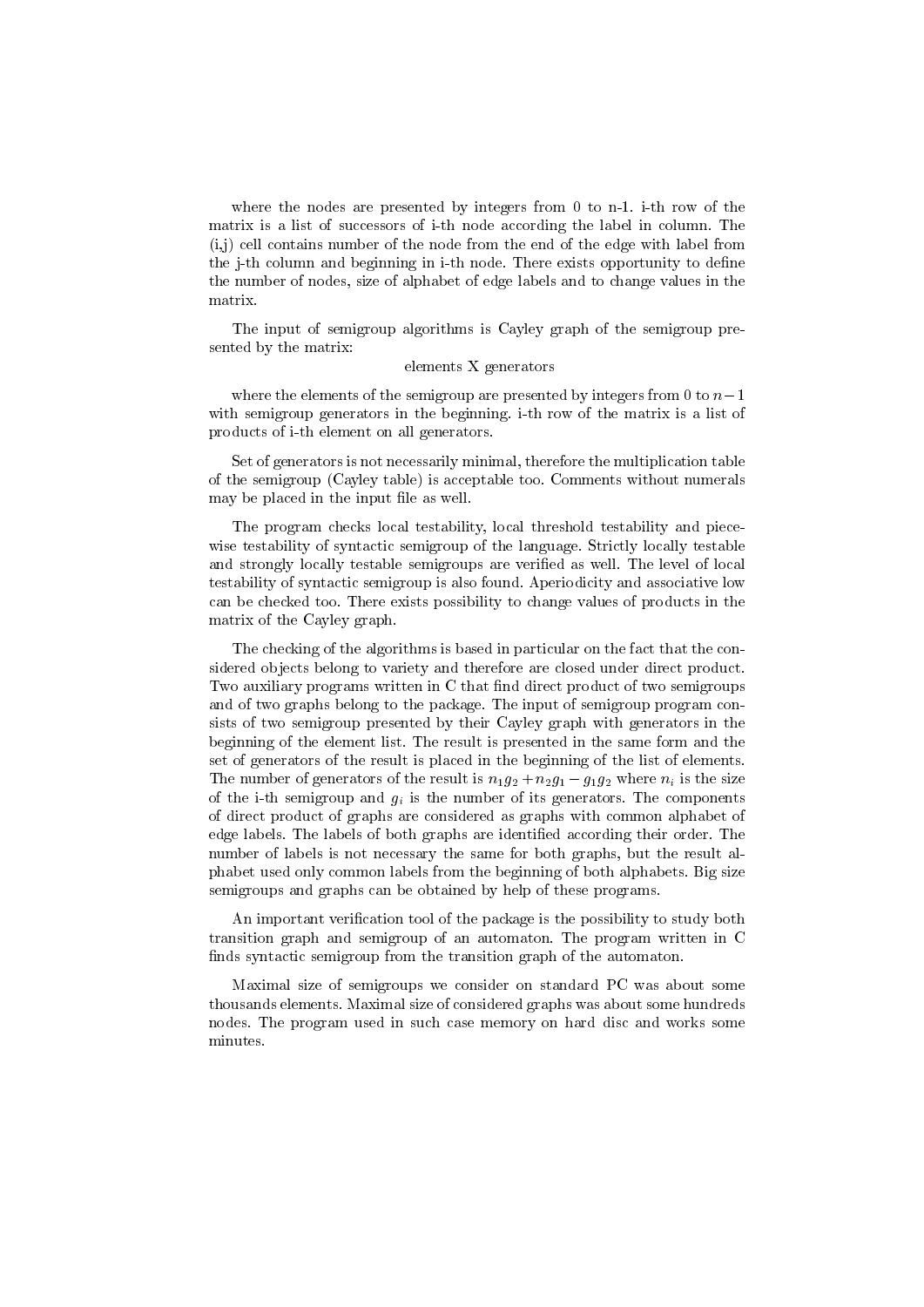### References

- 1. D. Beauquier, J.E. Pin, Factors of words, Lect. Notes in Comp. Sci., 372(1989), 63-79.
- 2. J.A. Brzozowski, I. Simon, Characterizations of locally testable events, Discrete Math. 4(1973), 243-271.
- 3. P. Caron, LANGAGE: A Maple package for automaton characterization of regular languages, Springer, Lect. Notes in Comp. Sci., 1436(1998), 46-55.
- 4. P. Caron, Families of locally testable languages, Theoret. Comput. Sci., 242(2000), 361-376.
- 5. J.M. Camparnaud, G. Hansel, Automate, a computing package for automata and nite semigroups, J. of Symbolic Comput., 12(1991), 197-220.
- 6. G. Cousineau, J.F. Perrot, J.M. Rifflet, APL programs for direct computation of a nite semigroup, APL Congress 73, Amsterdam, North Holl. Publ., (1973) 67-74.
- 7. V.Froidure, J.-E. Pin, Algorithms for computing finite semigroups. F. Cucker and M. Shub eds., Foundations of Comp. Math. (1997), 112-126.
- 8. P. Garcia, Jose Ruiz, Right and left locally testable languages, Theoret. Comput.  $Sci.$ , 246(2000), 253-264.
- 9. S. Kim, R. McNaughton, R. McCloskey, A polynomial time algorithm for the local testability problem of deterministic finite automata, IEEE Trans. Comput., N10, 40(1991) 1087-1093.
- 10. S. Kim, R. McNaughton, Computing the order of a locally testable automaton, Lect. Notes in Comp. Sci., 560(1991) 186-211.
- 11. R. Konig, Reduction algorithm for some classes of aperiodic monoids, R.A.I.R.O. Theor.Inform., 19, 3(1985), 233-260.
- 12. E. Leiss, Regpack, an interactive package for regular languages and finite automata, Research report CS-77-32, Univ. of Waterloo, 1977.
- 13. O. Matz, A. Miller, A. Potthoff, W. Thomas, E. Valkema, Report on the program AMoRE, Inst. inf. und pract. math., Christian-Albrecht Univ. Kiel, 1995.
- 14. R. McNaughton, Algebraic decision procedure for local testability, Math. Syst. Theory, 8( 1974), 60-76.
- 15. R. McNaughton, S. Papert, Counter-free automata, M.I.T. Press Mass., (1971).
- 16. A. Okhotin, Whale Calf, a parser generator for conjunctive grammars. 7-th Int. Conf. on Impl. and Appl. of Automata, CIAA2002, Tours, 2002, 211-216.
- 17. D. Raymond, D. Wood, Grail, a  $C^+$  + library for automata and expressions, J. of Symb. Comp., 17(1994) 341-350.
- 18. I. Simon, Piecewise testable events, Lect. Notes in Comp. Sci., 33(1975), 214-222.
- 19. J. Stern, Complexity of some problems from the theory of automata. Inf. and Control, 66(1985), 163-176.
- 20. K. Sutner, Finite State Mashines and Syntactic Semigroups, The Mathematica J., 2(1991), 78-87.
- 21. A.N. Trahtman, The varieties of testable semigroups. Semigroup Forum, 27, (1983), 309-318.
- 22. A.N. Trahtman, A polynomial time algorithm for local testability and its level. Int. J. of Algebra and Comp., vol. 9, 1(1998), 31-39.
- 23. A.N. Trahtman, Identities of locally testable semigroups. Comm. in Algebra, v. 27, 11(1999), 5405-5412.
- 24. A.N. Trahtman, Algorithms finding the order of local testability of deterministic nite automaton and estimation of the order, Th. Comp. Sci., 235(2000), 183-204.